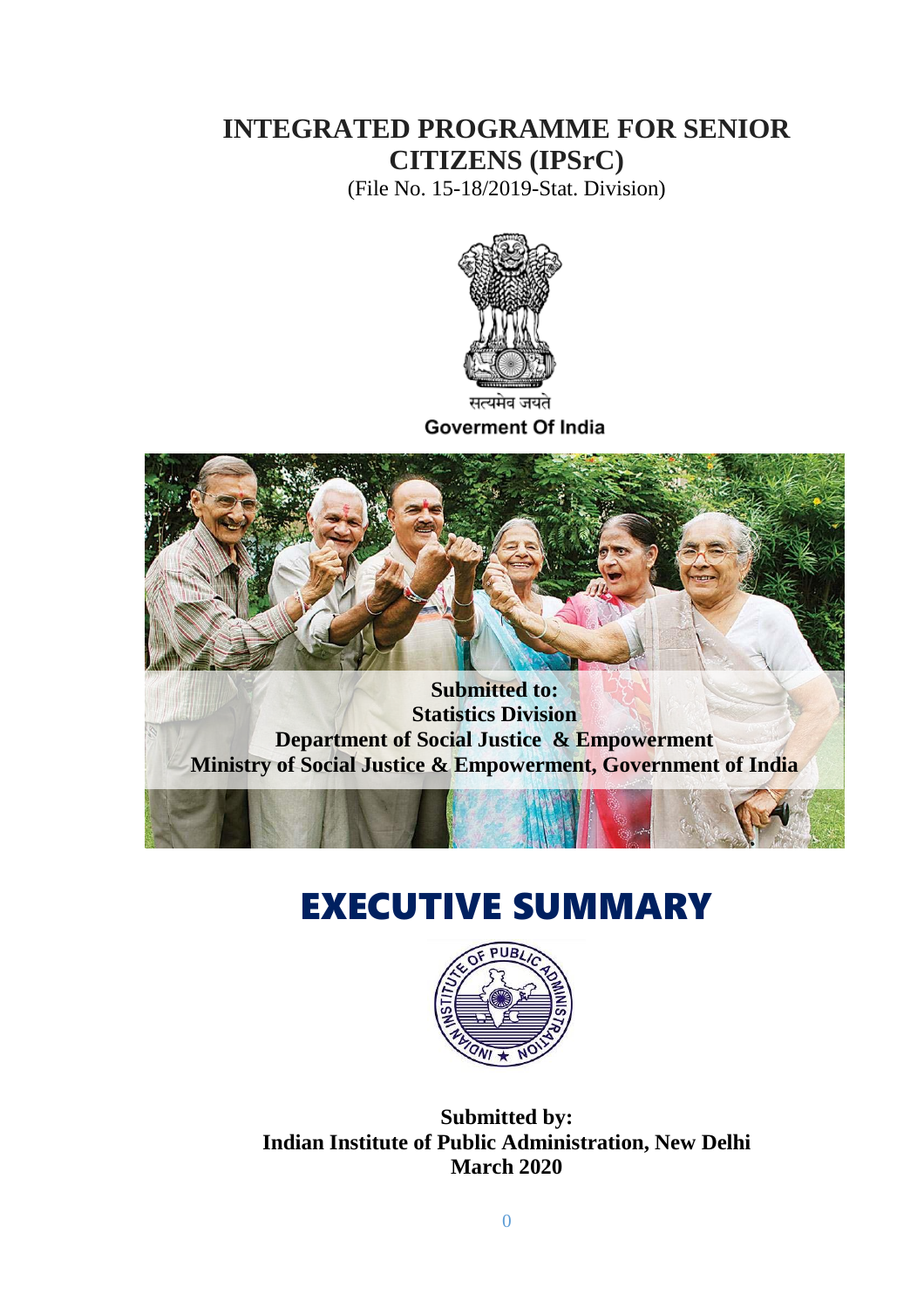## EXECUTIVE SUMMARY

The Scheme of Integrated Programme for Senior Citizens (IPSrC) is implemented to provide healthy, happy and active ageing for elderly people. The Document of the Scheme lays down, the vision, mission and action plan for the welfare and well-being of the senior citizens of our country. The evaluation study has mapped out the programme's performance based on output/outcome indicators derived from both the objectives of the Scheme and the evaluation study. The evaluation of the Scheme has been conducted keeping in view the top four needs of the senior citizens viz. financial security, food, healthcare and human interaction with dignity in life. It has also assessed the facets of safety/protection and general well-being of elderly people while living in senior citizen homes.

The scheme was evaluated considering the objectives of the evaluation study prescribed in the Letter of Award (LoA). Besides this, relevant indicators commensurate to the scheme's objective have also been identified and worked out. Objectives of the evaluation study were to assess the different parameters such as availability of proper infrastructure, quality of services provided, availability of staff and to examine the socio-economic background of the inmates. Keeping in view the aforesaid objectives the research team covered 93 Senior Citizen Homes (SCHs) and 2310 senior citizen beneficiaries from all the eight stipulated states viz. Andhra Pradesh, Assam, Karnataka, Maharashtra, Manipur, Odisha, Tamil Nadu, and West Bengal.

For preliminary data collection, meetings were conducted with the officials of the Ministry of Social Justice and Empowerment. For primary data collection, two sets of questionnaires were developed. One, for the beneficiary senior citizens, and another for the management representative or superintendent of the SCHs. The first part of the questionnaire for beneficiary senior citizens entailed detailed demographic information of the senior citizens. This part included their age, marital status, qualification, their caste, qualification of their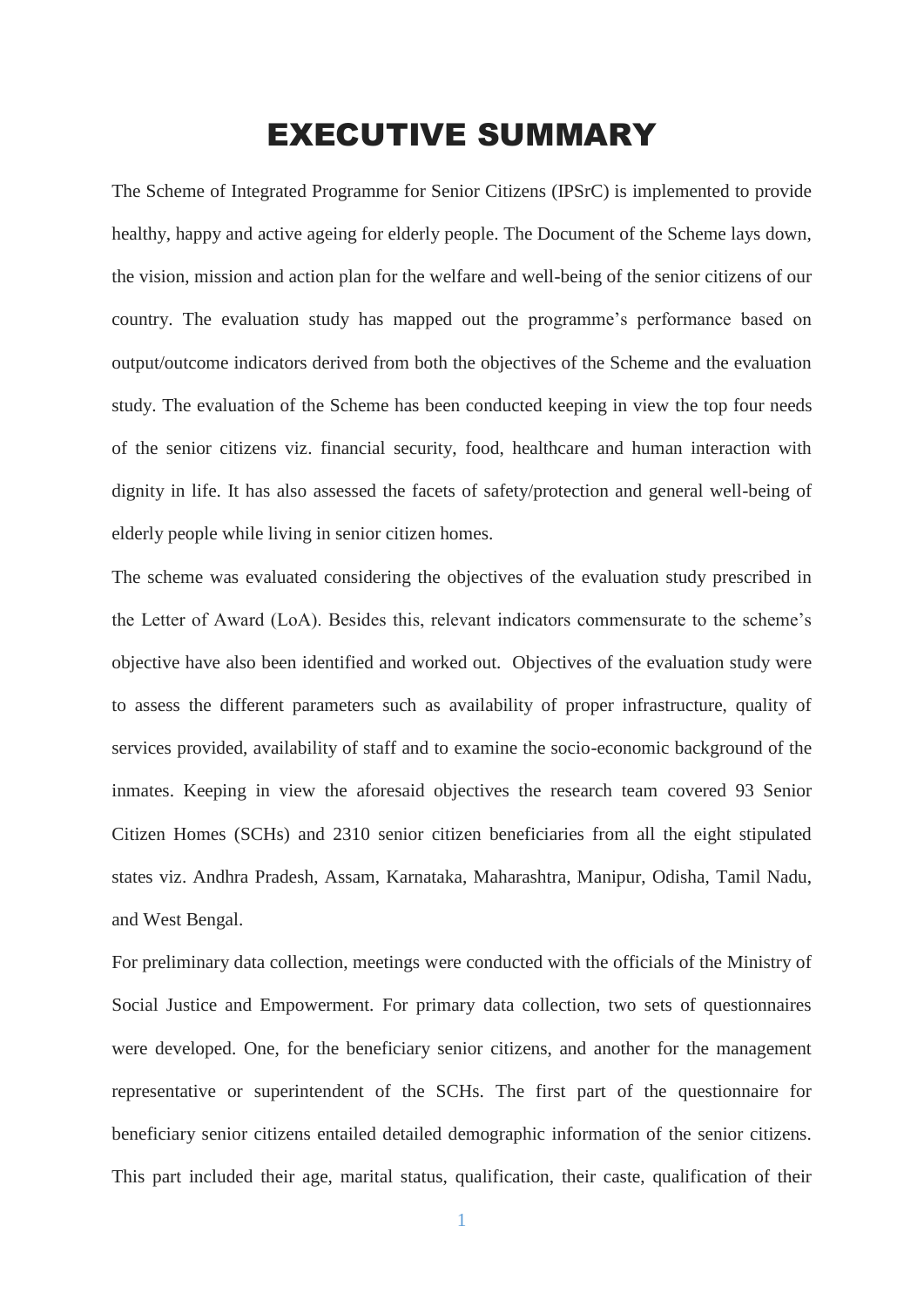spouse, number of children, their employment status, their financial status, employment status of their children, the extent of interaction with their children etc. The second part contained information on four constructs i.e Infrastructure, Meals, support services, medical facilities and services, to be sought from senior citizens on a five-point Likert scale ranging from strongly disagree -1 to strongly agree- 5. This scale helped in getting the mean value on a particular item of a construct. The mean value above 2.5 is considered as good value. The third part contained a subjective question on the generic issues and challenges faced by them in their SCH and their suggestions for making the SCH better. The questionnaire for management or superintendent of SCH also sought information on different parameters such as challenges and issues faced by them in running the SCH in addition to question on seeking their suggestions for making SCH better. Collected data was cleaned and then analysed using statistical techniques. The salient findings of the evaluation study are as under:

- 1. A total of 430 Senior Citizen Homes (SCHs) are operational under IPSrC Scheme across 24 States. The maximum numbers of SCHs have been identified in Andhra Pradesh, followed by Tamil Nadu, Karnataka and Maharashtra. The Ministry has opened more SCHs in a state where there are more destitute and needy senior citizens. For example, in Andhra Pradesh, there are a total of 65 SCHs and 6295 senior citizens in. the year 2018-19. The major reasons for more number of senior citizens joining these SCHs were found out to be their being widow or widower, their lack of care from the children coupled with their poor financial status and feeling of isolation. It is indeed clear that SCHs help to provide them with a secure and dignified life. It can be inferred that SCHs help them in improving the quality of life and well-being of the senior citizens.
- 2. Over the past 3 financial years, the number of projects assisted under the scheme has gone down from 761 in FY17 to 746 in FY19. Although the number of NGOs assisted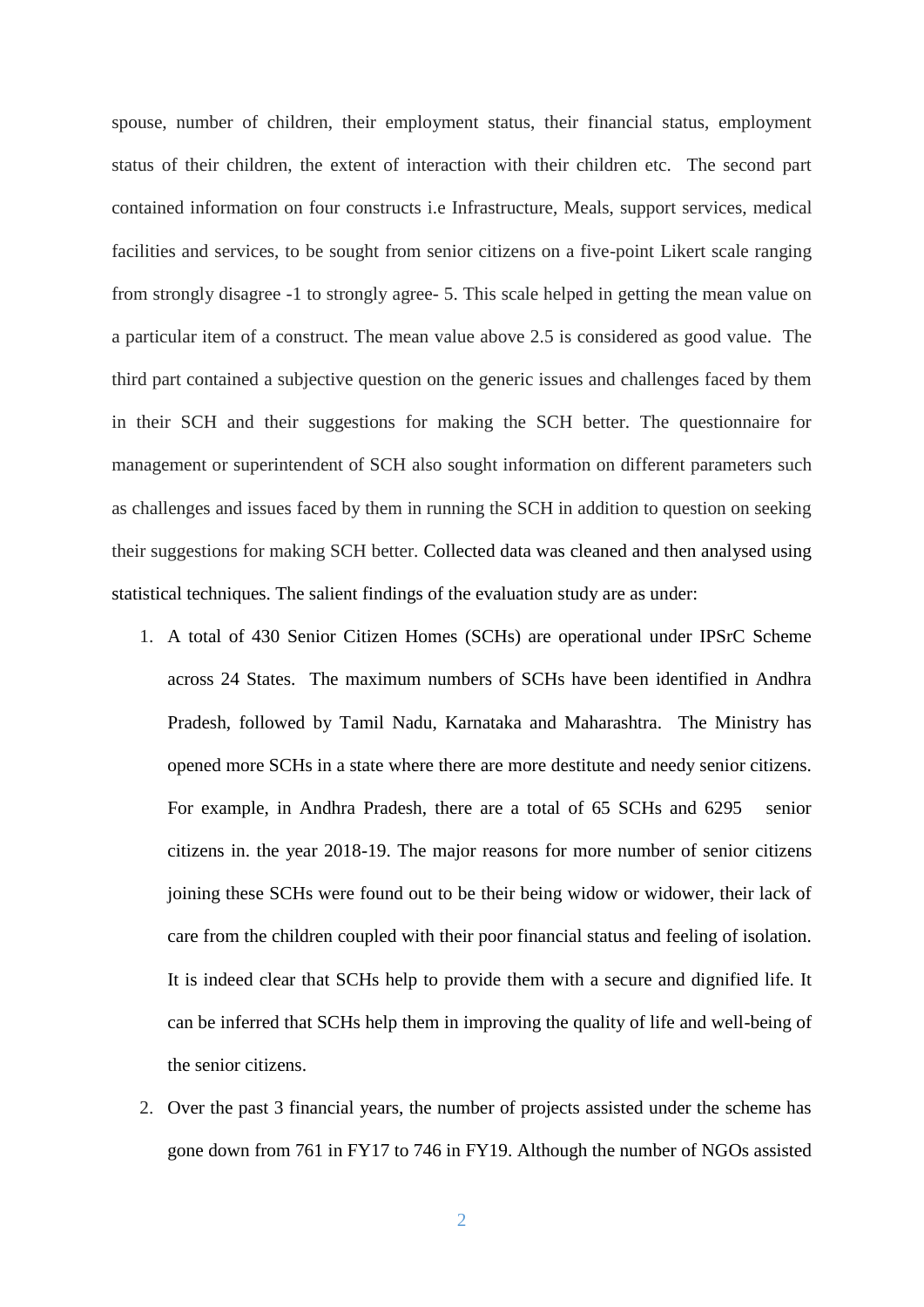under the scheme has marginally gone up from 328 in FY17 to 354 in FY19, the number of beneficiaries impacted has witnessed an 8% decline in FY19 as compared to FY18.

- 3. The maximum number of beneficiary senior citizens were from the social category of OBC (49%), followed by SC (17.7%), ST (7.4%), Others(1%) and General (12.2%). In the general category, the maximum beneficiaries were from West Bengal, followed by Andhra Pradesh, Tamil Nadu and Odisha. In the Minority community, most of the beneficiaries were from Assam, followed by Manipur, and Andhra Pradesh. In OBC Category, the maximum numbers of beneficiaries were from Odisha, followed by Andhra Pradesh, Tamil Nadu and Karnataka. In the state of Odisha, beneficiaries from SC category were comparatively more than the other states. From the social category of ST, more number of beneficiaries were reported in Manipur, followed by Andhra Pradesh and Tamil Nadu.
- 4. Senior citizens in SCHs i.e 1821 were from the rural background as compared to 489 senior citizens who were from urban background. The maximum number of senior citizens from rural background are enrolled in Odisha while the maximum number of senior citizens from the urban background are enrolled in Karnataka and Andhra Pradesh. Majority of senior citizens i.e 979 lie in the category of having 1 or 2 offspring. Many of them have 3 to 4 children. It is disheartening to note that still, they have depended on SCHs to live the rest of their life. It brings our attention to the fact that children nowadays are trying to absolve themselves of this major responsibility to look after their parents. It is interesting to note that people having no children are also in huge number in senior citizen homes in the study. Joining of an SCH by a person having no children is still justifiable but a senior citizen who has children are also left alone to fend for themselves.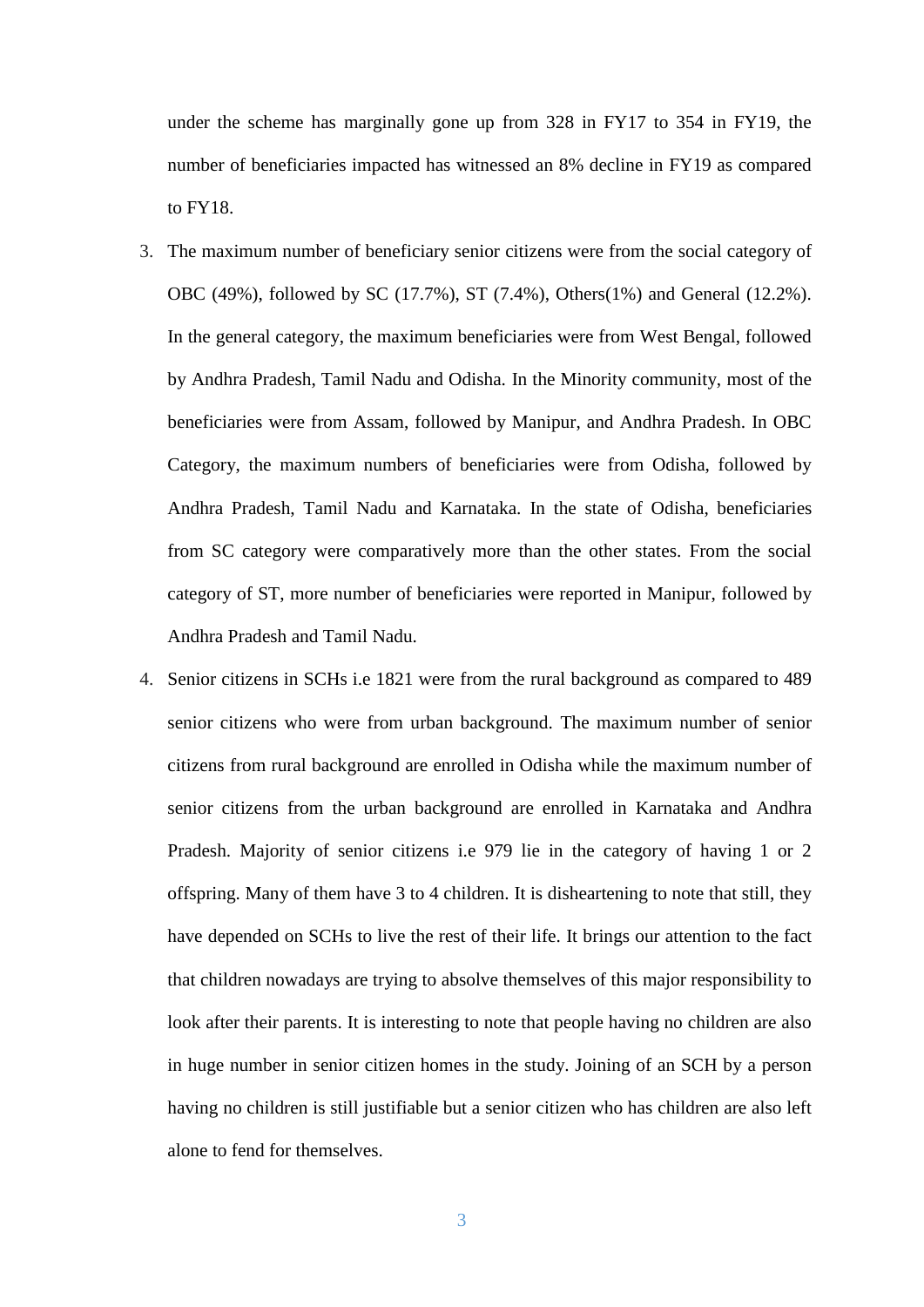- 5. Around 75.2% report to be self-employed whereas around 17% of them remain unemployed. In the sample under study, the least number of beneficiaries (1.3%) are engaged in the Government sector. This further indicates that those who are selfemployed tend to join SCHs as compared to other categories. It implies those who are in formal settings are the least potential to join SCHs.
- 6. To cover the socio-economic background of beneficiary senior citizens, around 43.7% of the beneficiaries were involved in engaging themselves in running shops or managing own businesses Moreover, around 21.7% and 16.4% of the beneficiaries worked as an attendant and higher officials, respectively. As far as the sector of employment of the beneficiaries is concerned, around 75.2% report to be selfemployed whereas around 17% of them remain unemployed. In the sample under study, the least number of beneficiaries (1.3%) were engaged in the Government sector. Around 72% of the respondents in the sample reported that almost all the members of the family were dependent on them whereas just about 28% were of the view that some family members were dependent on the respondent. This suggests that there were other factors at play beyond the dependency of the family members on the Senior Citizens of the family which played a role in them moving out of their homes and seeking shelter in the SCHs.
- 7. 40.4% of the respondents had no interaction with family members as a reason to join SCH whereas, around 29% of the respondents in the sample had interaction sometimes, only 15% of the beneficiaries in the sample had frequent interactions with their family members. This validates the fact that isolation within the family is a major reason behind the decision of the beneficiaries to move out of their homes.
- 8. Input use efficiency, also known as the productivity ratio refers to the extra unit of output generated from an additional unit of input. This indicates as to how efficient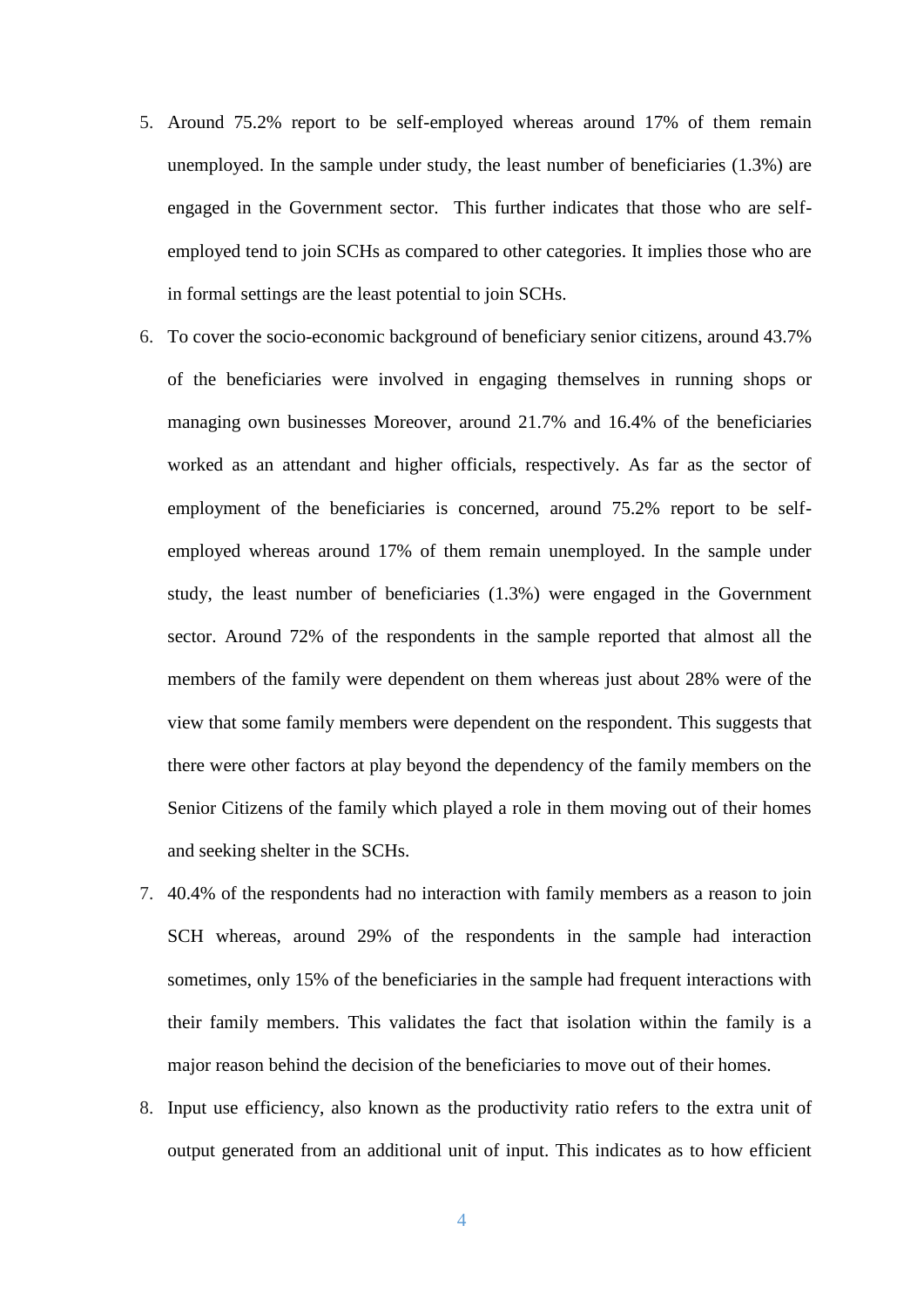the input (funds disbursed in the context of the scheme evaluation) was in terms of generating the required output (the beneficiaries covered). The efficiency of input use can be computed by taking a simple ratio of output to input. A higher input use efficiency ratio indicates that output is maximized without requiring more of any input values or use of input is minimized while satisfying at least the given output levels. The effectiveness of the scheme has been declining in terms of beneficiaries impacted vis-à-vis the funds released. The gradual decline in the number of beneficiaries impacted out of each crore of rupees spent is indicative of the narrow coverage and outreach of the scheme.

- 9. Infrastructural facilities' score is 3.6 which stand above the average of the rating scale i.e. 2.5. Hence, the infrastructural facilities are better in the eight sampled states of the study. The Kitchen of Andhra Pradesh's SCHs have scored the highest. The lowest score is visible in the SCHs of Karnataka. The kitchen facilities in SCHs of Assam, Maharashtra, Manipur Odisha, Tamil Nadu and West Bengal are in the range of 3.07- 4.3.
- 10. It has been found that for access to medical care facilities, the mean value is 3.8. The SCHs performing above Mean value are from the states of Andhra Pradesh (3.83), Assam (4.4), Manipur (4.42) and Tamil Nadu (3.87). The below Mean value performing SCHs are from the States of Karnataka (3.03), Maharashtra (3.61), Odisha (3.61) and West Bengal (3.66).
- 11. The Regional Resource and Training Centres (RRTCs) promotes the programme to build and strengthen intergenerational relationships particularly between children/youth and Senior Citizens. Quality of services provided to the RRTCs have also been rated by the beneficiary senior citizens. The mean value of the eight states on the component has been computed as 3.7. The above mean value RRTCs are from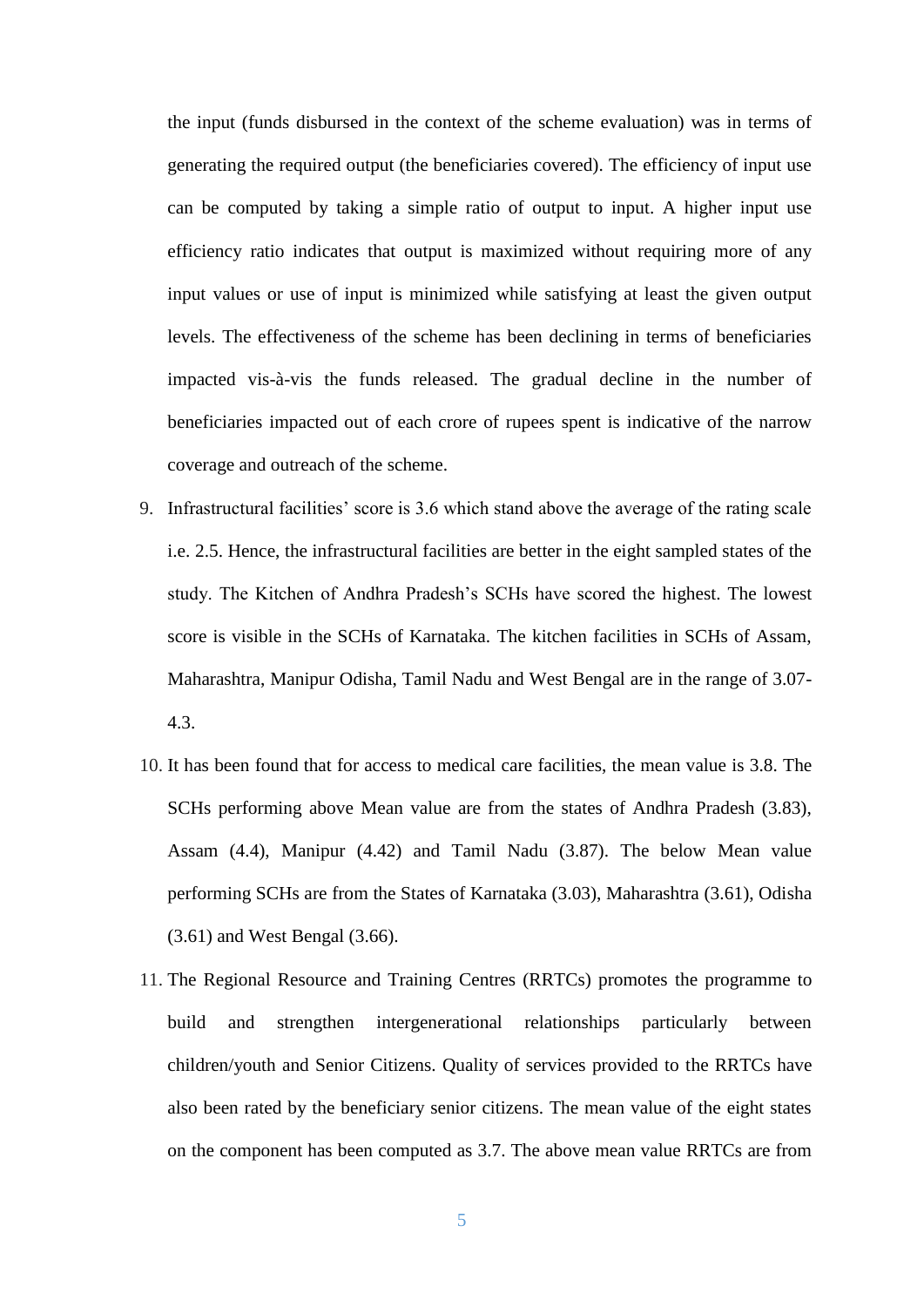the states of Andhra Pradesh (4.16), Karnataka (4.05), and Manipur (3.77) whereas the below mean value RRTCs are from the States of West Bengal (3.55), TamilNadu (3.58), Odisha (3.6), Maharashtra (3.59) and Assam (2.95).

- 12. The ministry prescribes the SCHs to have a superintendent (fulltime), a doctor( parttime), a yoga therapist (part-time), a social worker / Counsellor (part-time), nurses(part-time), cook (full time) and three multi-tasking staff (full time). The availability of the prescribed resource base has been evaluated in the study. Their availability has been assessed using Likert scale. On the availability of doctors, the Mean value has been calculated as 3.88.
- 13. The Mean value on the component of availing services of nurses has scored a mean value of 4.05. Above the mean value performing SCHs are from Manipur (4.4), Karnataka (4.36), Assam (4.32) and Andhra Pradesh (4.61). Below the mean value on the same indicators, the services provided in the SCHs are from West Bengal (3.65), Tamil Nadu (3.93), Odisha (3.73), and Maharashtra (3.39).
- 14. Medicine is required to be available at the SCHs. The mean value on the component is 3.93. The above mean value performing SCHs are from the State of Manipur (4.65), Karnataka (4.35), and Assam (4.24). The below mean value performing SCHs are from the states of West Bengal (3.67), Tamil Nadu (3.49), Odisha (3.68) and Maharashtra (3.46).
- 15. Timely yoga therapists on a part-time basis are to be associated with SCHs, as prescribed by the guidelines of the scheme. The mean value of the component is 3.72. Above mean value performing SCHs on the aforesaid component are from the States of Manipur (4.36), Karnataka (4.43) and Assam (3.99). The below mean value SCHs are from the states of West Bengal (3.59), Tamil Nadu (3.51), Odisha (3.66), Maharashtra (3.21) and Andhra Pradesh (3.0).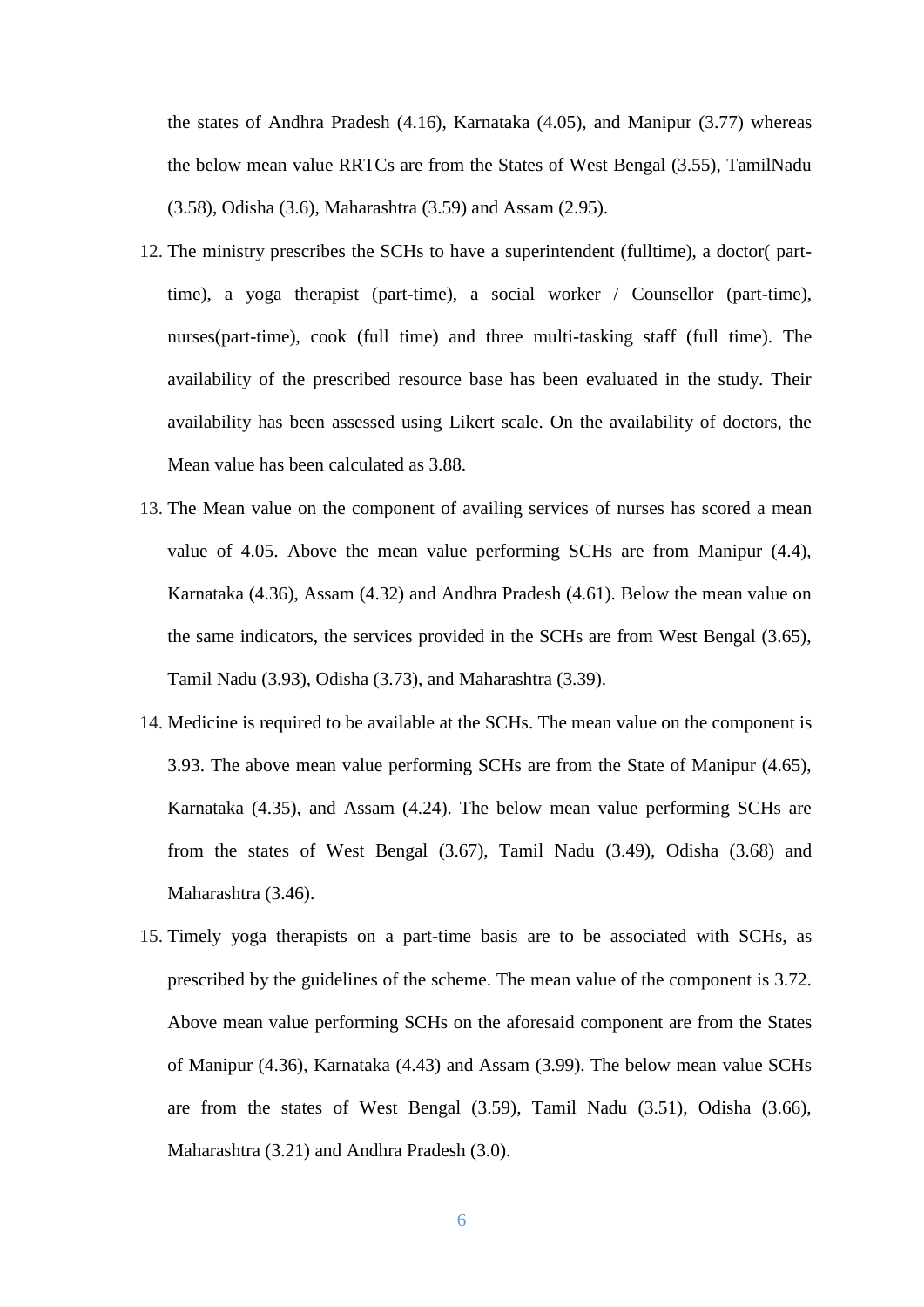- 16. The helper service to be provided to the senior citizens in the SCHs was studied using the Likert scale. The Mean value on the component of SCHs across states is 3.70. The above mean performing SCHs on the said component are from the states of Tamil Nadu (4.27), Manipur (3.79), Karnataka (4.36) and Andhra Pradesh (3.82). The below mean performing SCHs on the said component are from the States of West Bengal (3.56), Maharashtra (3.4), and Assam (2.68). The score of SCHs from the state of Odisha is the same as the derived mean value.
- 17. The cook is to be hired on a full-time basis as per the guideline of the Scheme. It was found during the study that the cooks were not necessarily professionals. The mean value for the cook service has been computed as 3.94. The above mean values for the cooks working with the SCHs have scored from the states of West Bengal (4.17), Tamil Nadu (4.15), Manipur (4.68), Karnataka (4.36). The below mean value for the cooks were from the States of Odisha, Maharashtra, Odisha (3.73), Maharashtra (3.65), and Assam (3.75) and Andhra Pradesh (3.0).
- 18. The mean values scored by SCHs in descending order are Manipur (4.4), Karnataka (4.1), Assam (3.9), equally west Bengal (3.7) and Tamil Nadu, Odisha (3.6) and Maharashtra (3.5). Availability and required staff component has obtained the scores in the descending order are the availability of nurses (4.05), cook services (3.94), Medicine (3.93), Doctors (3.88), timely availability of Yoga Therapist (3.72) and helper (3.70).
- 19. In the last 5 years, a total of 1000 inmates' living in senior citizen homes have passed away. Out of the 177 SCHs' information received on deaths of inmates, 7.7% men and 10.6% women in 2015-16, 7.6% men and 11.1% women in 2016-17, 7.1% men and 12.5% women in 2017-18, 8.7% men and 12.5% women in 2018-19 and 7.1% men and 15.1% women in 2019-20 have been recorded. Across the years, the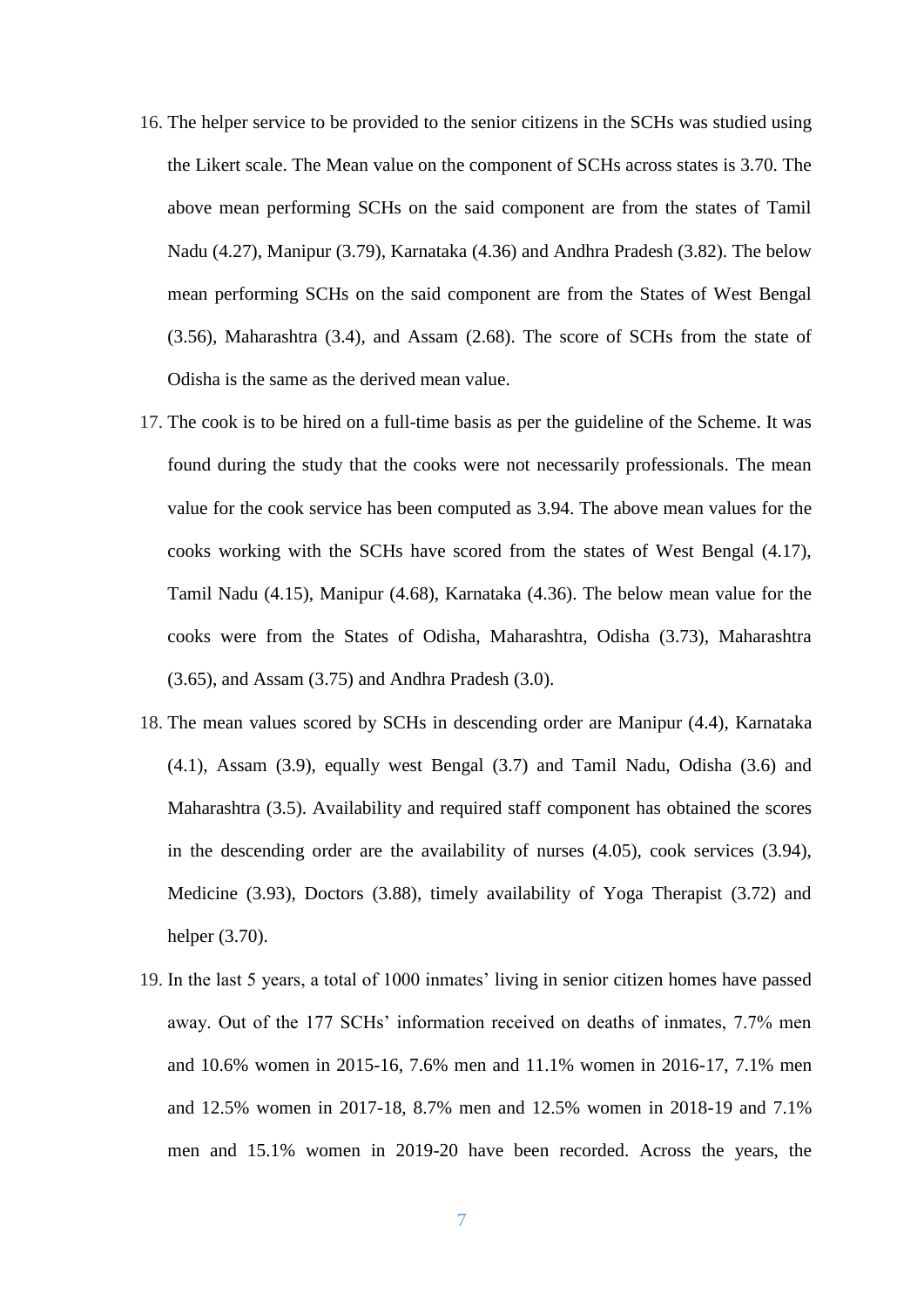maximum inmates' deaths have occurred in SCHs of Odisha ( 21.6%), followed by Tamil Nadu (19.8%), Karnataka ( 17.7%), Andhra Pradesh (14.3%), Manipur (12.1%), Maharashtra (4.8%) and Assam (1.1%). The average deaths of inmates have been calculated as 125 with the standard deviation of 72.8 which gets reflected in the range of 205 layings with maximum 216 and minimum 11. The tabular information reveals that across the years, more deaths of women inmates have been recorded, as compared to men.

- 20. Before the scheme, around 42% if the beneficiaries had no access to any kind of financial assistance whereas, after the scheme, around 70% of the beneficiaries have been able to seek financial assistance. This hints towards increased financial mobilization among the beneficiaries after being inducted to the scheme.
- 21. While a majority of the respondents rated the medical facilities, they accessed at home as satisfactory (around 35% of the beneficiaries), there has been a transition from the facilities being satisfactory to the medical facilities being rated good as being received under the Scheme. This tends to suggest that the medical infrastructure at the SCH under the scheme has been able to meet the needs of the beneficiaries.

## **RECOMMENDATIONS**

**The 'Integrated Programme for Senior Citizens (IPSrC) is a good Scheme and properly managed. Looking into the importance and efficacy of the scheme, the evaluation study team recommends it to be continued with enhanced financial allocations.** However, despite being an effective scheme, there are some of the suggestions which came to the fore during the study for enhancing the efficacy of the scheme which are given below:

The Ministry of Social Justice and Empowerment should enhance the funds allocated to the scheme as this would help to improve the conditions of SCHs supported.

1. The ministry should ensure that these funds are disbursed on time.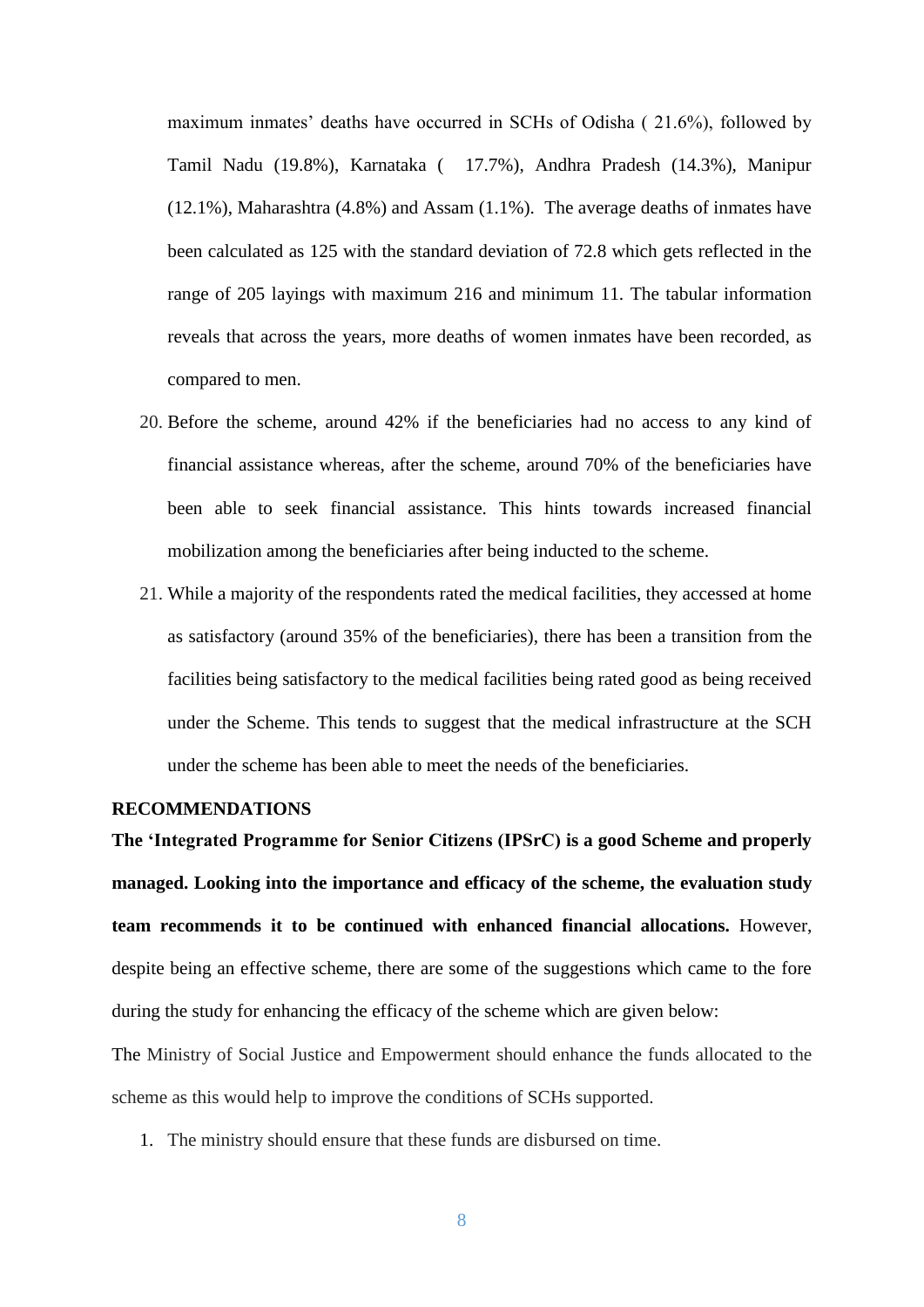- 2. Regional resource training centres (RRTCs) should more frequently organize the capacity building programme for the senior citizens as this would help them become more productive. After learning a particular skill senior citizens can contribute more towards social upliftment and betterment.
- 3. The Ministry of Social Justice and Empowerment should suggest the names and types of social activities an SCH can engage in. It should also provide some avenues for easy engagement of senior citizens into those activities.
- 4. Some specific SCH should be selected as a model SCH. This model SCH would be the one where inmates are fully satisfied with the SCH and its various services and facilities. The information about this model SCH should be widely publicized and circulated to all the other SCHs in other states to replicate This would provide the management of SCH a benchmark to follow on. A brief write up of around 1000-1500 words on this model SCH should be developed, which should be sent to all SCH including Regional Resources Training Centres. This write up should also entail the issues and challenges faced by this SCH and the measures taken by it to overcome them. This would help the management of other SCHs to develop insight into a different aspect of managing SCH. It would also provide valuable inputs into the efficient and effective management and smooth functioning of SCHs.
- 5. The Ministry of Social Justice and Empowerment should bring out clear cut guidelines which should be mandatory for SCHs to follow regarding entertainment of senior citizens such as showing them films every month, organizing their outings and religious congregations such as Bhajan sandhya etc every month. These would not only help in uplifting their mood but also help in enthusing positivity, enthusiasm and motivation in them. This is a stage of life where senior citizens tend to feel depressed on account of reasons such as separation from family and children, poor health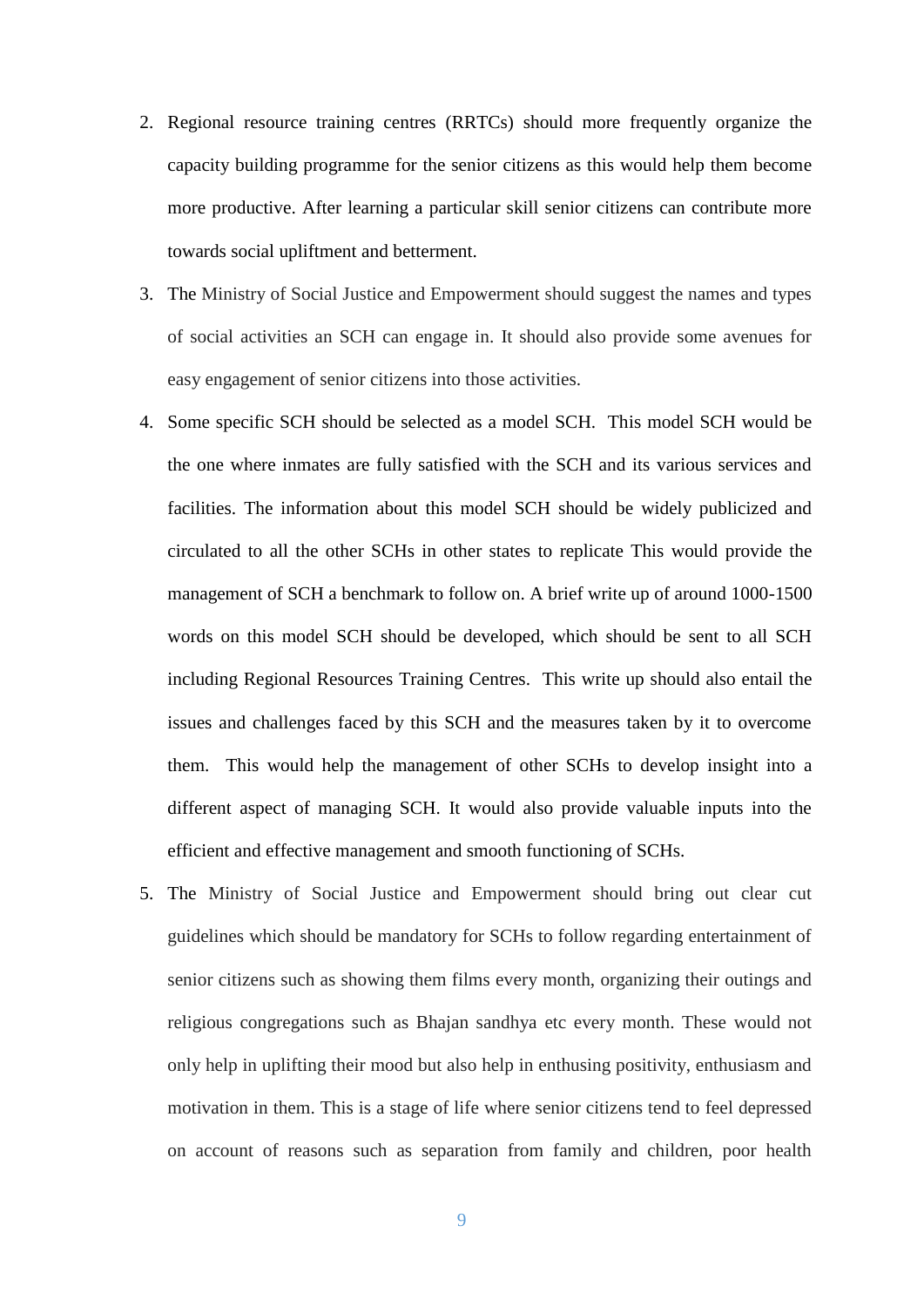conditions, dependence on others and being on the fag end of their life etc. A happy senior citizen would prove to be more productive for society.

- 6. There are some states such as Andhra Pradesh where a number of senior citizens in SCH are in more as compared to other states. Therefore, it is also pertinent to understand the socio-economic conditions of any such state as well which compels a senior citizen to join SCHs.
- 7. There is a need to broaden the scope of this scheme to other states and UTs as well such as Delhi, Gujarat and Rajasthan etc to provide the benefit of an old age home to senior citizens of those states as well. Scope of this scheme can gradually be enhanced to all the states of India which would help in upgrading the status of senior citizens in India.
- 8. A team should be entrusted with this responsibility to visit SCHs at a frequent interval. This would keep the management of SCHs on their toes about the upkeep of SCHs as they would be cautious about surprise visit of the team from the ministry to any SCH.
- 9. There should be increase in the payment of superintendent and staff of SCH as well.
- 10. There are senior citizens who need continuous care. Therefore, additional allocation of the medical fund would help in meeting their emerging and urgent medical needs. Medical care is needed more for elderly people in SCHs at this age and stage of their life. Therefore, more fund should be allocated for medical purposes. This increase in the fund would help in the frequent visit of the doctor and nurses to the SCH.
- 11. Training should also be arranged for the management and staff of the SCHs at RRTCs to sensitize them about the needs and requirements of the elderly people. This would help in improving the behaviour of the management or staff or the service providers towards elderly people.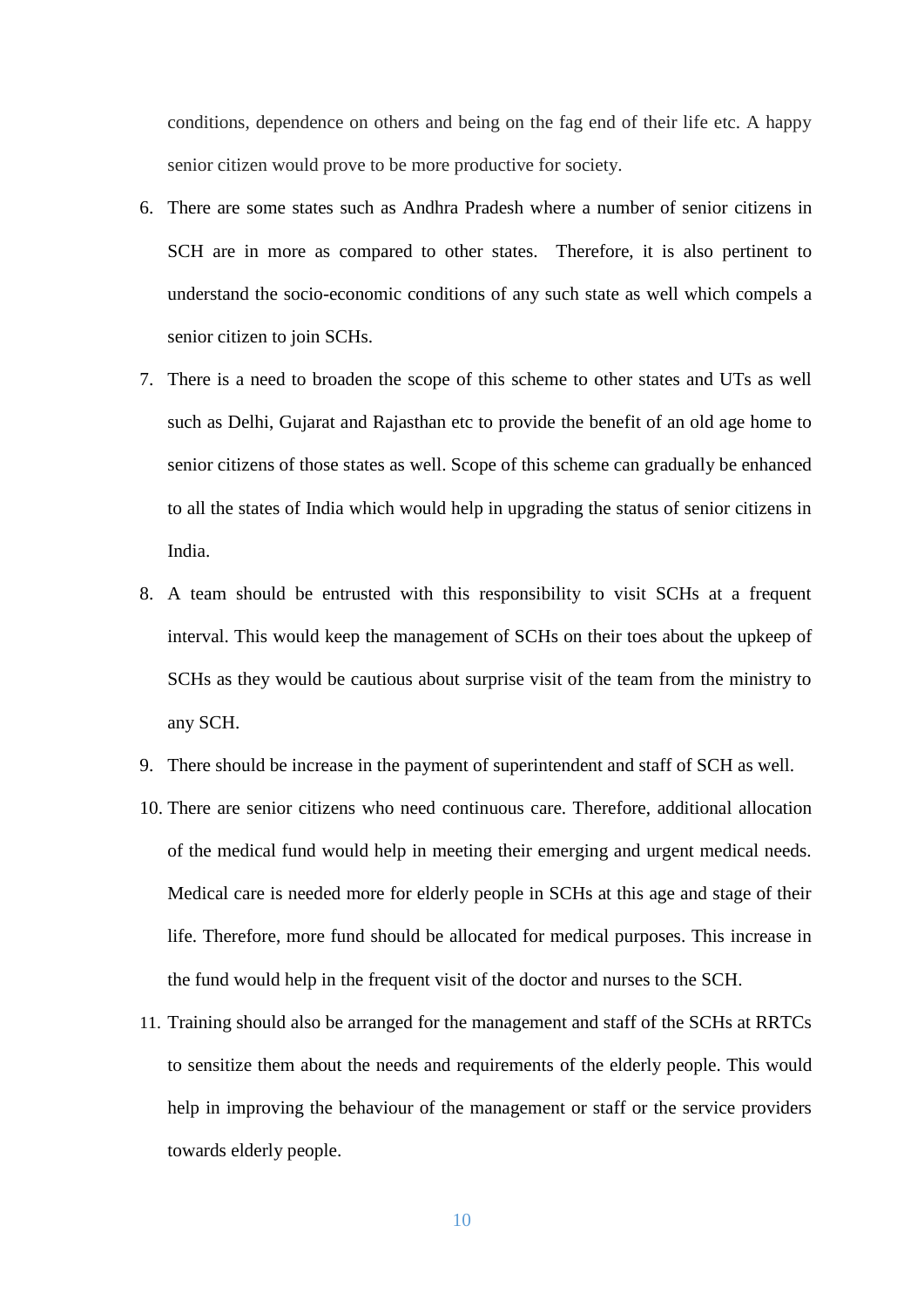- 12. Ministry should conduct regular workshops with management of SCHs at RRTCs at the regional level. Proper guidance and training should be provided by the ministry about the IPSrC in these workshops.
- 13. The IPSrC should be revised regularly once in every 2 years keeping in view the constantly changing and dynamic environment
- 14. There should a regular social audit and monitoring of SCHs. Regular inspection and monitoring of the SCH may improve the efficacy of the scheme.
- 15. There is a need to create awareness among people about the needs and requirements of elderly people by holding camps in rural and urban areas.
- 16. Transport facility should be provided by the local bodies or the state government to the SCHs so that inmates can be taken to the hospital in case of emergency.
- 17. There should be a provision to ensure that bedding and mattresses are available in SCHs. Beds should be arranged properly. Order of keeping beds in the room should be appropriate to give adequate space for movement to every senior citizen.
- 18. The staff of SCHs should be clearly instructed to maintain the cleanliness in their respective SCHs as there should be more cleanliness in the rooms, kitchen and washrooms.
- 19. Bed sheets should be washed weekly to maintain proper hygiene. Some disinfectant should be used for mopping the floor as this will help maintain the floor cleanliness.
- 20. Rooms should be properly ventilated so that there is no smell in the rooms. There should be net on the windows so that mosquitoes do not enter the room. It will also help to let the fresh air in the rooms.
- 21. Picnics and outings should be frequently organized to provide entertainment and relaxation to the senior citizens.